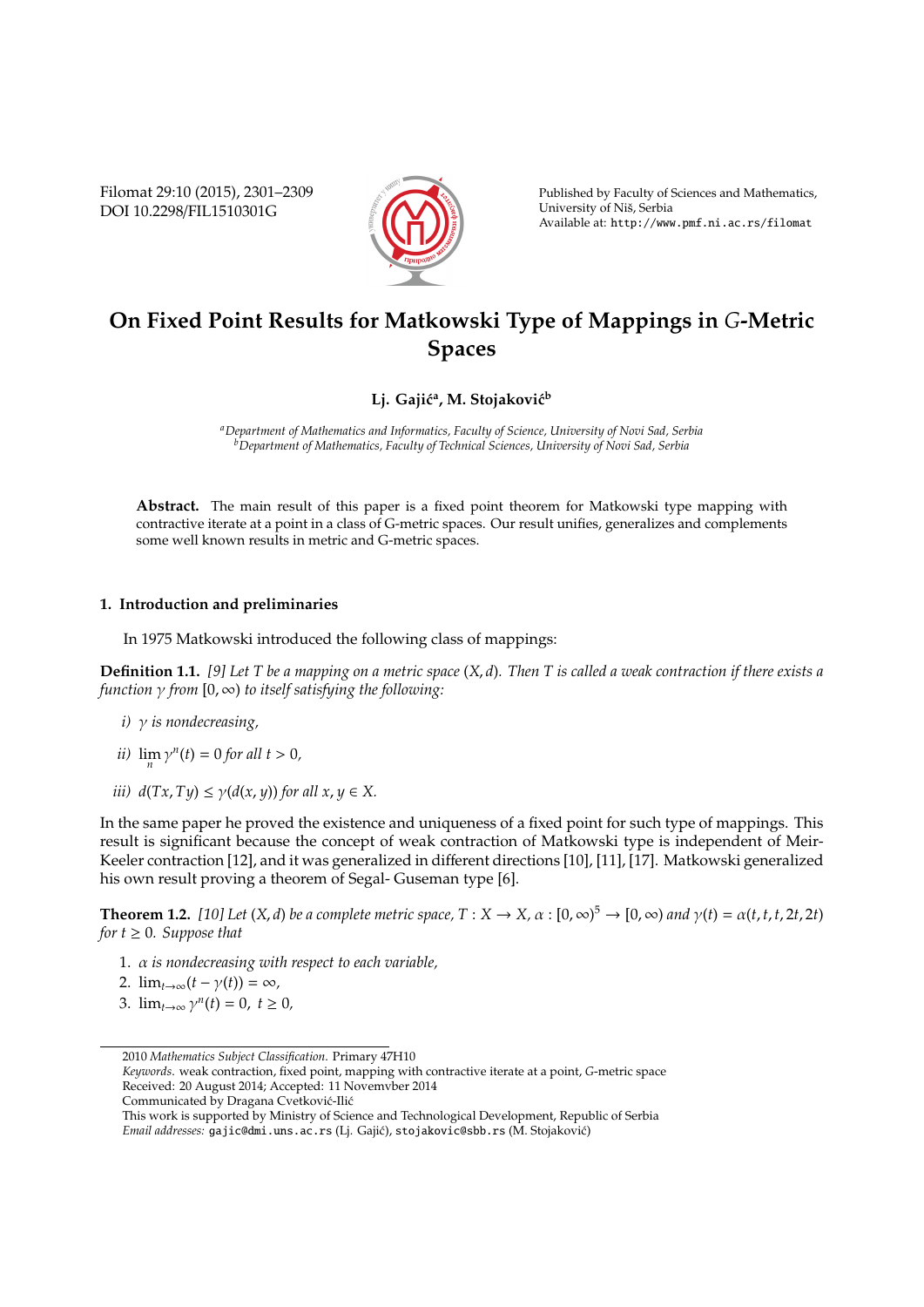4. *for every x* ∈ *X, there exists a positive integer n* = *n*(*x*) *such that for all y* ∈ *X*

$$
d(T^n x, T^n y) \leq \alpha(d(x,y), d(x,T^n(x)), d(x,T^n(y)), d(T^n(x),y), d(T^n(y),y))
$$

*then T* has a unique fixed point  $a \in X$  and for each  $x \in X$ ,  $\lim_{k \to \infty} T^k(x) = a$ .

The aim of this paper is to show that this result is valid in a more general class of spaces.

On 1963. S. Gahler introduced 2-metric spaces, but other authors proved that there is no relation between ¨ two distance functions and there is no easy relationship between results obtained in the two settings. B. C. Dhage introduced a new concept of the measure of nearness between three or more objects. But topological structure of so called *D*-metric spaces was incorrect. Finally, Z. Mustafa and B. Sims [13] introduced correct definition of a generalized metric space as follows.

**Definition 1.3.** [13] Let X be a nonempty set, and let  $G: X \times X \times X \to \mathbb{R}^+$  be a function satisfying the following *properties*

- *(G1) G*(*x*, *y*, *z*) = 0 *if x* = *y* = *z;*
- *(G2)*  $0 < G(x, x, y)$ *, for all*  $x, y \in X$ *, with*  $x \neq y$ *;*
- *(G3)*  $G(x, x, y) \le G(x, y, z)$ , for all  $x, y, z \in X$ , with  $z \neq y$ ;
- *(G4)*  $G(x, y, z) = G(x, z, y) = G(y, z, x) = \dots$ , *(symmetry in all three variables);*
- $(G5)$   $G(x, y, z) \le G(x, a, a) + G(a, y, z)$ , for all  $x, y, z, a \in X$ .

*Then function G is called a generalized metric, abbreviated G-metric on X, and the pair* (*X*, *G*) *is called a G-metric space.*

Clearly these properties are satisfied when  $G(x, y, z)$  is the perimeter of the triangle in with vertices  $x, y$ and *z*.  $\mathbb{R}^2$ , moreover taking *a* in the interior of the triangle shows that (G5) is the best possible.

**Example 1.1**[13] Let  $(X, d)$  be an ordinary metric space, then  $(X, d)$  defines *G*-metrics on *X* by

$$
G_s(x, y, z) = d(x, y) + d(y, z) + d(x, z),
$$
  

$$
G_m(x, y, z) = \max \{d(x, y), d(y, z), d(x, z)\}.
$$

**Example 1.2**[13] Let  $X = \{a, b\}$ . Define *G* on  $X \times X \times X$  by

$$
G(a, a, a) = G(b, b, b) = 0, \quad G(a, a, b) = 1, \quad G(a, b, b) = 2,
$$

and extend *G* to *X*  $\times$  *X*  $\times$  *X*  $\times$  *X* by using the symmetry in the variables. Then it is clear the (*X*, *G*) is a *G*-metric space.

The following useful properties of a G-metric are readily derived from the axioms.

**Proposition 1.4.** *[13] Let* (*X*, *G*) *be a G-metric space, then for any x*, *y*, *z and a from X it follows that:*

- 1. *if*  $G(x, y, z) = 0$ *, then*  $x = y = z$ ,
- 2.  $G(x, y, z) \le G(x, x, y) + G(x, x, z)$
- 3.  $G(x, x, y) \leq 2G(y, y, x)$ ,
- 4.  $G(x, y, z) \le G(x, a, z) + G(a, y, z)$ ,
- 5.  $G(x, y, z) \leq \frac{2}{3}(G(x, y, a) + G(x, a, z) + G(a, y, z)),$
- 6.  $G(x, y, z) \le G(x, a, a) + G(y, a, a) + G(z, a, a)$ .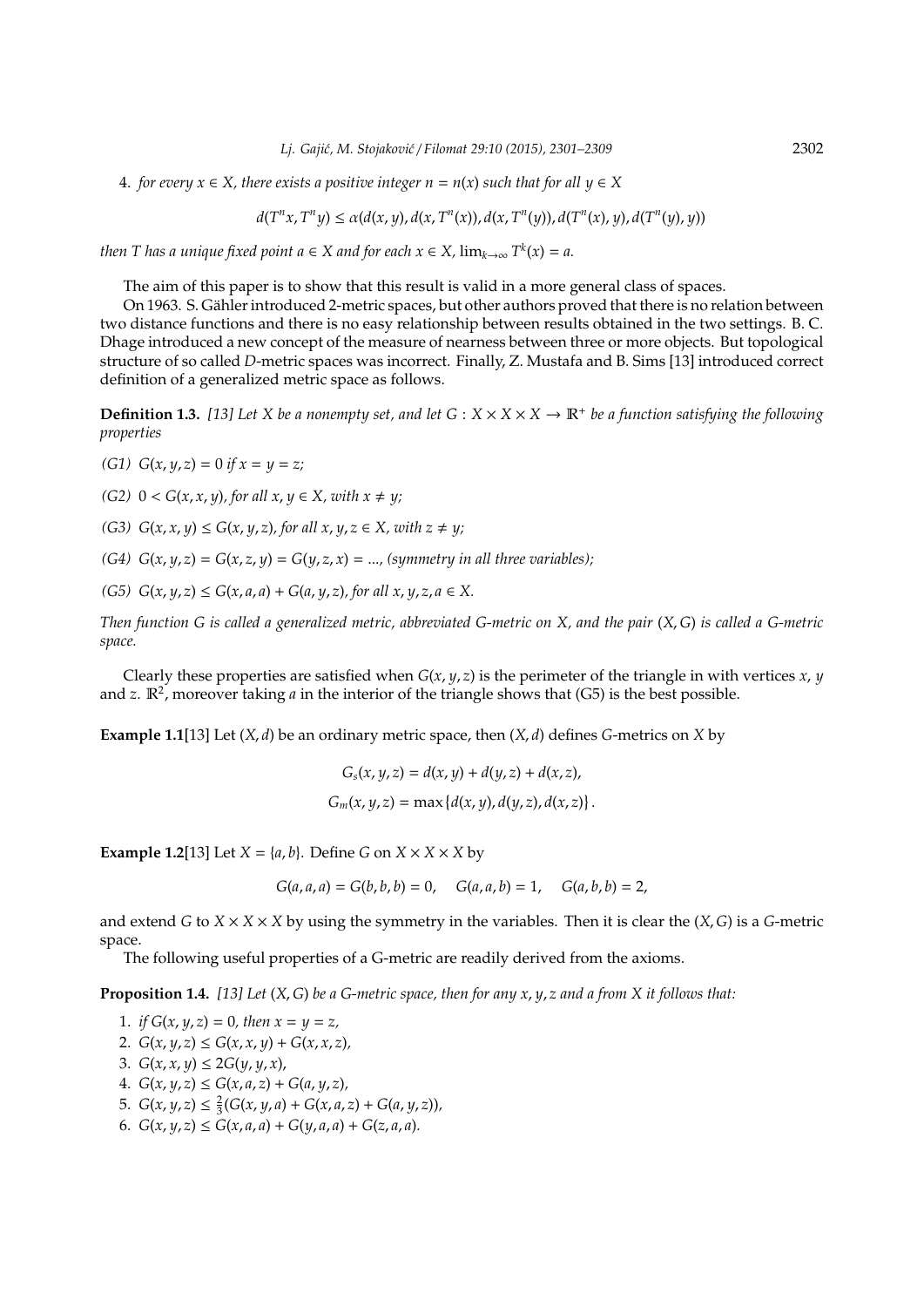**Definition 1.5.** [13] Let  $(X, G)$  be a G-metric space, and let  $\{x_n\}$  be a sequence of points of X. A point  $x \in X$  is said to be the limit of the sequence  $\{x_n\}$  if  $\lim_{n,m\to\infty} G(x,x_n,x_m)=0$ , and one says that the sequence  $\{x_n\}$  is G-convergent to x.

**Proposition 1.6.** *[13] Let* (*X*, *G*) *be a G-metric space, then for a sequence*  $\{x_n\} \subseteq X$  *and a point*  $x \in X$  *the following are equivalent:*

- 1.  $\{x_n\}$  *is G-convergent to x*,
- 2.  $G(x_n, x_n, x) \to 0$  *as*  $n \to \infty$ ,
- 3.  $G(x_n, x, x) \rightarrow 0$  *as*  $n \rightarrow \infty$ .

**Definition 1.7.** [13] Let  $(X, G)$  be a *G-metric space, a sequence*  $\{x_n\}$  *is called G-Cauchy if for every*  $\epsilon > 0$ *, there is*  $N \in \mathbb{N}$  such that  $G(x_n, x_m, x_l) < \epsilon$ , for all  $n, m, l \ge N$ , that is, if  $G(x_n, x_m, x_l) \to 0$  as  $n, m, l \to \infty$ .

**Proposition 1.8.** *[13] In a G-metric space* (*X*, *G*)*, the following are equivalent:*

- 1. *the sequence* {*xn*} *is G-Cauchy,*
- 2. *for every*  $\varepsilon > 0$ , there exists an  $n_0 \in \mathbb{N}$  such that  $G(x_n, x_m, x_m) < \varepsilon$ , for all  $n, m \ge n_0$ .

A *G*-metric space (*X*, *G*) is *G*-complete (or *G* is a complete *G*-metric), if every *G*-Cauchy sequence in (*X*, *G*) is *G*-convergent in (*X*, *G*).

**Proposition 1.9.** [13] Let  $(X, G)$  be a G-metric space, then the function  $G(x, y, z)$  is jointly continuous in all three of *its variables.*

Recently, Samet at all [15] and Jleli,Samet [7] observed that some fixed point theorems in context of Gmetric space can be proved (by simple transformation) using related existing results in the setting of metric space. Namely, if the contraction condition of the fixed point theorem on G-metric space can be reduced to two variables, then one can construct an equivalent fixed point theorem in setting of usual metric space. This idea is not completely new, but it was not successfully used before (see [14]). Very recently, Karapinar and Agarwal suggest new contraction conditions in G-metric space in a way that the techniques in [15], [7] are not applicable. In this approach ([8]), contraction conditions can not be expressed in two variables. So, in some cases, as it is noticed even in Jleli-Samet paper [7], when the contraction condition is of nonlinear type, this strategy cannot be always successfully used. This is exactly the case in our paper.

For more fixed point results for mappings defined in G-metric spaces, we refer the reader to [1], [2], [3],  $[4] [5]$ ,  $[14]$ .

**Definition 1.10.** *Let X be a nonempty set and a function*  $\delta$  :  $X \times X \rightarrow [0, \infty)$  *satisfies the following properties:* 

- 1.  $\delta(x, y) = 0$  *if and only if*  $x = y$ ,
- *2.*  $\delta(x, y) \leq \delta(x, z) + \delta(z, y)$  *for any points x, y, z*  $\in$  *X*,

*Then the pair*  $(X, \delta)$  *is called a quasi -metric space. The sequence*  $\{x_n\} \subset X$  *converges to*  $x \in X$ , *iff*  $\lim_n \delta(x_n, x) =$  $\lim_{n} \delta(x, x_n) = 0.$ 

### **2. Main result**

Let  $\alpha$  :  $[0,\infty)^5 \to [0,\infty)$  be a nondecreasing function with respect to each variable and let  $\gamma(t)$  =  $\alpha(t, t, 2t, 3t, 3t)$  for  $t \ge 0$ . Following Matkowski [10], let Γ be the set of all functions  $\gamma : [0, \infty) \to [0, \infty)$  such that

- 1<sup>°</sup>  $\lim \gamma^n(t) = 0, t > 0;$
- $2^{\circ}$   $\lim_{t \to \infty} (t \gamma(t)) = \infty.$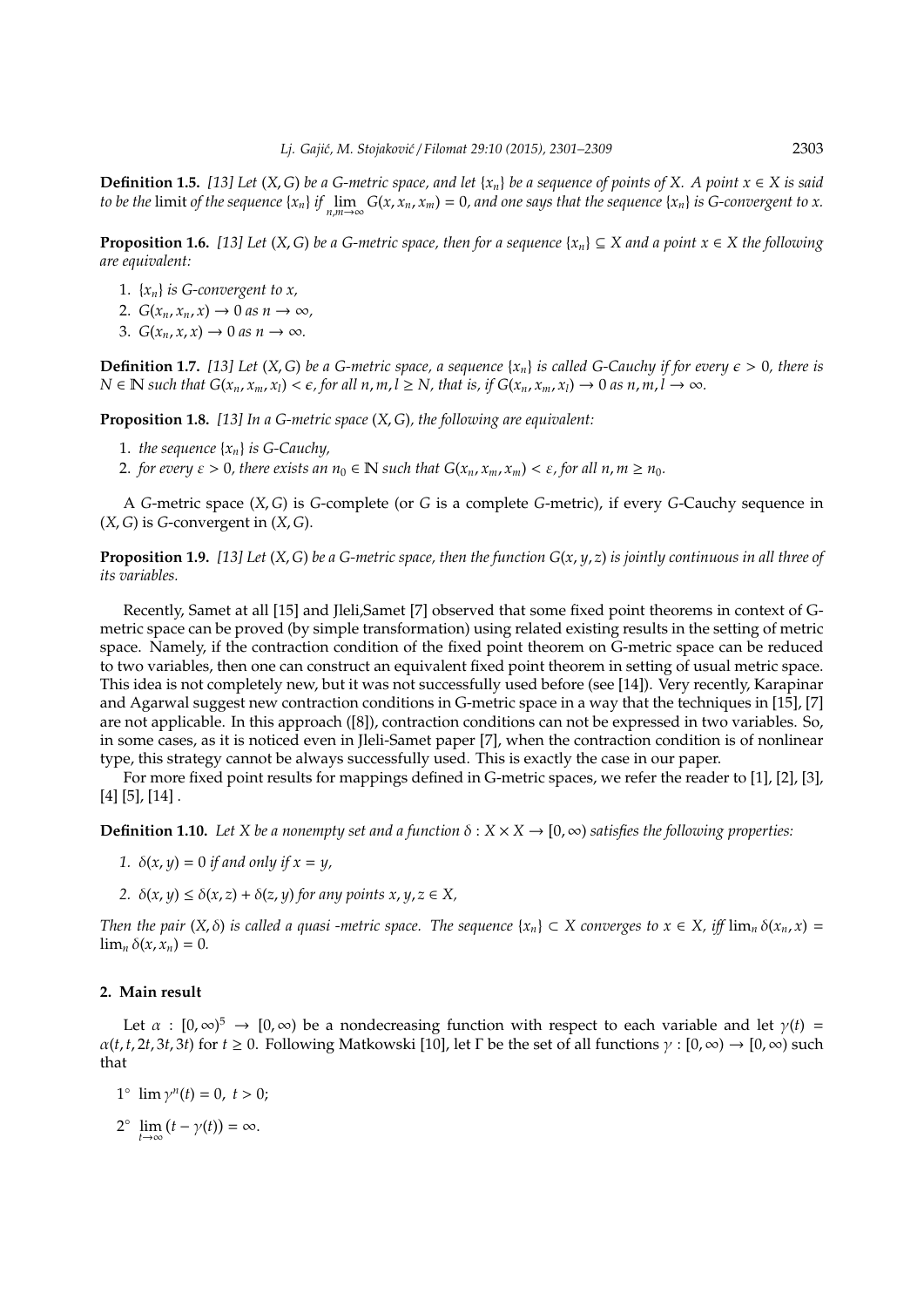Simple examples of the function  $\gamma \in \Gamma$  are:  $\gamma(t) = q \cdot t$ ,  $q \in (0, 1)$ ,  $\gamma(t) = \frac{t}{1+t}$ ,  $\gamma(t) = \ln(1+t)$ ,  $t \in [0, \infty)$ .

**Remark 2.1.** It is obvious that  $\gamma$  is nondecreasing function and that consequences of the condition  $\lim_{t\to\infty}\gamma^n(t)$  = 0,  $t \ge 0$ , are:

- *(a)*  $\gamma(t) < t, t > 0;$
- *(b)*  $\gamma(0) = 0$ .

**Definition 2.2.** *If* (*X*, *G*) *be a G-metric space,*  $T : X \to X$ *, and for every*  $x \in X$ *, there exists a positive integer*  $n = n(x)$ *such that for all*  $y \in X$ 

$$
G(T^{n(x)}x, T^{n(x)}x, T^{n(x)}y) \le \alpha(G(x, x, y), G(x, x, T^{n(x)}y), G(x, T^{n(x)}x, T^{n(x)}x),
$$
  

$$
G(y, T^{n(x)}x, T^{n(x)}x), G(y, y, T^{n(x)}y),
$$
 (2.1)

*then we say that T is a weak contraction in X.*

**Lemma 2.3.** *If* (*X*, *G*) *is a G-metric space and*  $T : X \to X$  *is a weak contraction in X*, *then for every*  $x \in X$ *, the orbit* {*T <sup>k</sup>x*}*<sup>k</sup> is bounded.*

*Proof.* For any  $x \in X$  and any integer  $s, 0 \le s < n(x)$  we define the sequence

$$
u_k(x,s) = u_k = G\left(x, x, Tx^{kn(x)+s}\right), \ \ k = 0, 1, 2, \dots
$$

and the number

$$
h(x,s) = h = \max \left\{ G(x,x,T^{n(x)}x), G(x,T^{n(x)}x,T^{n(x)}x), G(x,x,T^{s}x) \right\}.
$$

The property 2° of the function  $\gamma$ , implies that there exists a *c*, *c* > *h*, such that  $t - \gamma(t) > h$ ,  $t > c$ . It is easy to see that  $u_0 < c$ .

Next, we show that  $u_i < c$  for all  $j = 0, 1, 2, \ldots$ . The assumption that there exists a positive integer *j* such that  $u_i \geq c$ , but  $u_i < c$  for  $i < j$  will lead to contradiction.

Under the last assumption,

$$
G\left(T^{n(x)}x, T^{n(x)}x, T^{(j-1)n(x)+s}x\right) \leq h + u_{j-1} < 2u_j,
$$

$$
G\left(T^{(j-1)n(x)+s}x,\;T^{(j-1)n(x)+s}x,\;T^{jn(x)+s}x\right)\leq 2u_{j-1}+u_j<3u_j.
$$

 $\sim$ 

Now, since α is nondecreasing with respect to each variable and the mapping *T* is a weak contraction, we get

$$
u_j = G(x, x, T^{jn(x)+s}x)
$$
  
\n
$$
\leq G(x, x, T^{n(x)}x) + G(T^{n(x)}x, T^{n(x)}x, T^{jn(x)+s}x)
$$
  
\n
$$
\leq h + \alpha(u_j, u_j, u_j, 2u_j, 3u_j) \leq h + \gamma(u_j).
$$

The inequality  $u_i - \gamma(u_i) \leq h$  contradicts to the choice of *c*. Hence,  $u_i < c$  for all  $j = 0, 1, \ldots$ . It completes the proof that for any fixed  $x \in X$ ,  $\sup_k G(x, x, T^k x) = M < \infty$ , meaning that the orbit  $\{T^k x\}_k$  is bounded.

**Lemma 2.4.** *If* (*X*, *G*) *is a G-metric space and*  $T : X \to X$  *is a weak contraction in X*, *then for every*  $x_0 \in X$ *, the sequence*  $x_{k+1} = T^{n(x_k)}x_k$ ,  $k = 0, 1, \ldots$ , is a Cauchy sequence.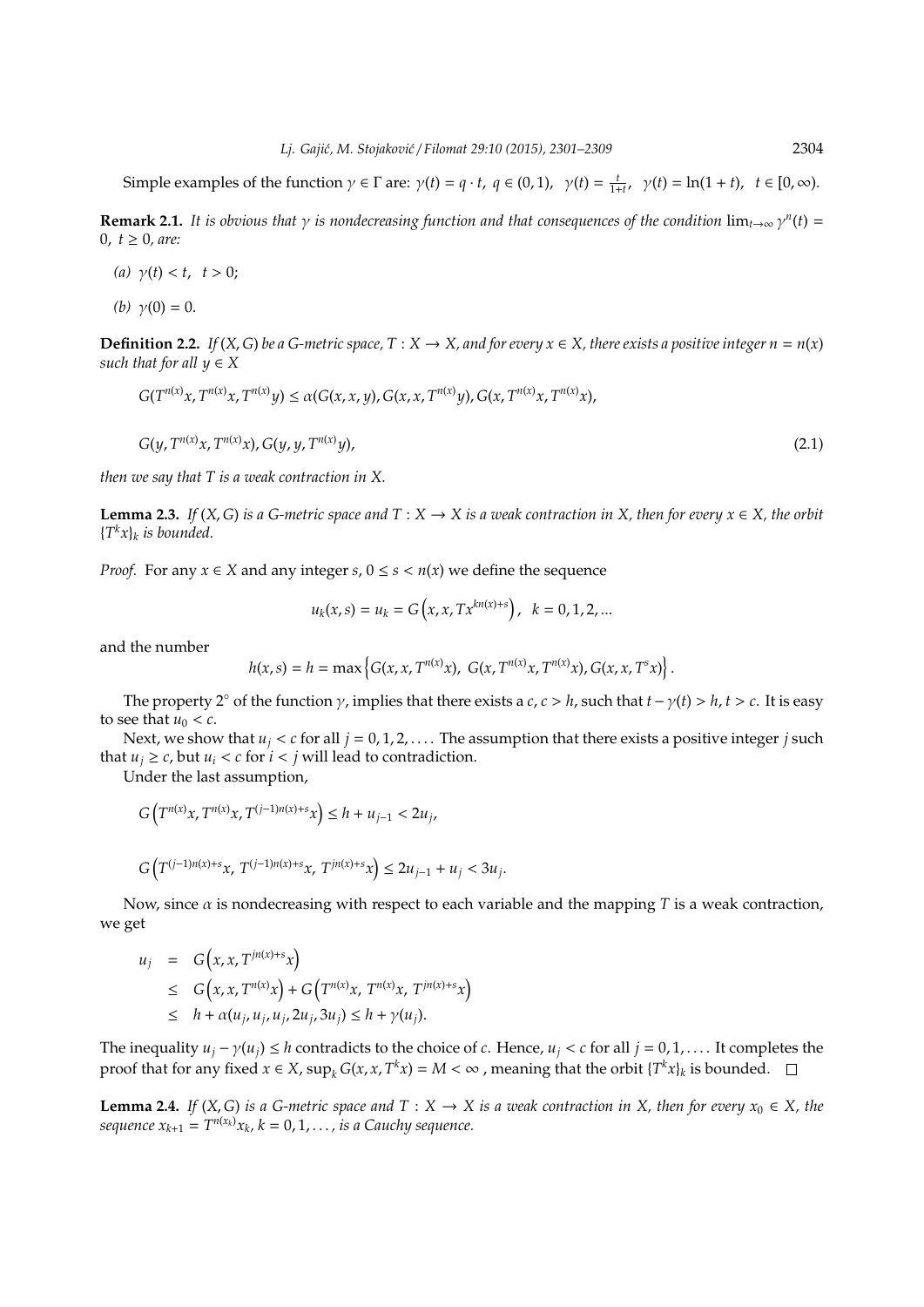*Proof.* It is easy to see that

$$
x_{k+j} = T^{n(x_{k+j-1}) + \ldots + n(x_k)} x_k,
$$

for all  $k, j \in \mathbb{N}$ . Using the notation  $s_0 = n(x_{k+j-1}) + ... + n(x_k)$ , we get

$$
G(x_k, x_k, x_{k+j}) = G(x_k, x_k, T^{s_0}x_k)
$$
  
= 
$$
G(T^{n(x_{k-1})}x_{k-1}, T^{n(x_{k-1})}x_{k-1}, T^{n(x_{k-1})}T^{s_0}x_{k-1})
$$

Putting

$$
t_{s_1} = \max \left\{ G(x_{k-1}, x_{k-1}, T^i x_{k-1}) : i \in \{s_0, n(x_{k-1}), s_0 + n(x_{k-1})\} \right\},\,
$$

.

we obtain

$$
G\left(T^{n(x_{k-1})}x_{k-1}, T^{n(x_{k-1})}x_{k-1}, T^{s_0}x_{k-1}\right) \leq 2t_{s_1} + t_{s_1} = 3t_{s_1}
$$

and

$$
G(T^{n(x_{k-1})+s_0}x_{k-1}, T^{s_0}x_{k-1}, T^{s_0}x_{k-1}) \le t_{s_1} + 2t_{s_1} = 3t_{s_1}.
$$

The property that the mapping *T* is a weak contraction with respect to nondecreasing function  $\alpha$  implies

$$
G(x_k,x_k,T^{s_0}x_k)\leq \alpha(t_{s_1},t_{s_1},2t_{s_1},3t_{s_1},3t_{s_1})=\gamma(t_{s_1}).
$$

Repeating this procedure, one concludes that there exists an  $s_j \in \mathbb{N}$ ,  $j = 1, 2, ..., k - 1$  such that

$$
G(x_{k-j}, x_{k-j}, T^{s_j}x_{k-j}) \leq \gamma \left( G(x_{k-j-1}, x_{k-j-1}, T^{s_{j+1}}x_{k-j-1}) \right).
$$

The mapping  $\gamma$  is nondecreasing which yields

$$
G\left(x_k,x_k,x_{k+j}\right)\leq \gamma^k \left(G\left(x_0,x_0,T^{s_k}x_0\right)\right)\leq \gamma^k(M).
$$

Since  $\gamma \in \Gamma$ , we see that  $\lim \gamma^n(M) = 0$ . This is precisely the assertion of the lemma, that is,  $\{x_k\}_k$  is a Cauchy sequence.  $\square$ 

**Theorem 2.5.** *If* (*X*, *G*) *is a complete G-metric space and*  $T : X \to X$  *is a weak contraction in X*, *then T has a unique fixed point a*  $\in$  *X*, *for every*  $x \in X$ ,  $\lim_k T^k x = a$  and  $T^{n(a)}$  is continuous at a.

*Proof.* By completeness of *X*, the (Cauchy) sequence  $\{x_k\}_k$  defined in the above lemma is convergent, i.e.  $\lim_k x_k = a \in X$ .

The proof falls naturally into six consecutive parts in which we prove that:

- 1.  $T^{n(a)} a = a$ ,
- 2. *a* is a unique fixed point of  $T^{n(a)}$ ,
- 3.  $Ta = a$ ,
- 4. *a* is a unique fixed point of *T*,
- 5. for every  $x \in X$ ,  $\lim_k T^k x = a$ ,
- 6.  $T^{n(a)}$  is continuous at *a*

1. Applying the same reasoning as in the last lemma, we can show that  $\lim_k G(x_k, x_k, T^{n(a)}x_k) = 0$ . It means that for every  $\varepsilon > 0$  there exists a  $k_1(\varepsilon) \in \mathbb{N}$  such that for  $k \geq k_1(\varepsilon)$ ,

$$
G(x_k,x_k,T^{n(a)}x_k)<\frac{1}{8}(\varepsilon-\gamma(\varepsilon)).
$$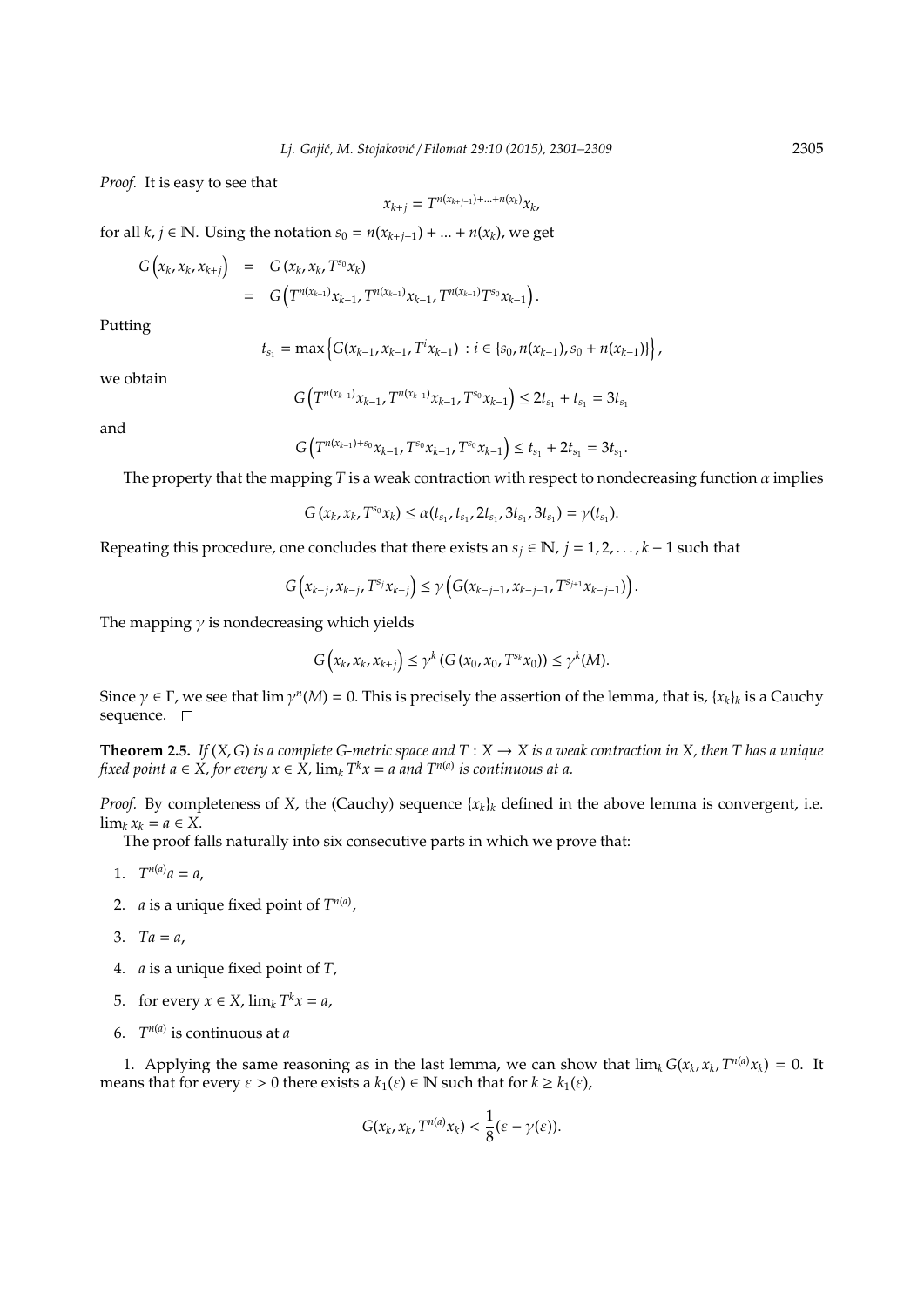Since  $\lim_k G(x_k, x_k, a) = 0$ , for every  $\varepsilon > 0$  there exists a  $k_2(\varepsilon) \in \mathbb{N}$  such that for  $k \geq k_2(\varepsilon)$ ,

$$
G(a,x_k,x_k)<\frac{1}{8}((\varepsilon-\gamma(\varepsilon))
$$

Next, we claim that  $T^{n(a)}a = a$ . Indeed, if we suppose the opposite, i.e. if we suppose that there exists an  $\varepsilon > 0$  such that  $G(T^{n(a)}a, T^{n(a)}a, a) = \varepsilon$ , then for  $k \ge \max\{k_1(\varepsilon), k_2(\varepsilon)\}$ 

$$
\varepsilon = G(T^{n(a)}a, T^{n(a)}a, a) \leq G(T^{n(a)}a, T^{n(a)}a, T^{n(a)}x_k)
$$
  
+
$$
G(T^{n(a)}x_k, T^{n(a)}x_k, x_k) + G(x_k, x_k, a)
$$
  

$$
\leq \alpha (G(a, a, x_k), G(a, a, T^{n(a)}x_k),
$$
  

$$
G(a, T^{n(a)}a, T^{n(a)}a), G(x_k, T^{n(a)}a, T^{n(a)}a),
$$
  

$$
G(x_k, x_k, T^{n(a)}x_k)) + \frac{1}{2}(\varepsilon - \gamma(\varepsilon)).
$$

The next two relations

$$
G(a, a, T^{n(a)}x_k) \le G(a, a, x_k) + G(x_k, x_k, T^{n(a)}x_k) < \frac{1}{4} (\varepsilon - \gamma(\varepsilon)),
$$
\n
$$
G(x_k, T^{n(a)}a, T^{n(a)}a) \le G(x_k, a, a) + G(a, T^{n(a)}a, T^{n(a)}a) < 2\varepsilon,
$$

imply

$$
\varepsilon \leq \alpha(\varepsilon,\varepsilon,\varepsilon,2\varepsilon,\varepsilon) + \frac{1}{2}(\varepsilon - \gamma(\varepsilon)) < \frac{1}{2}(\varepsilon + \gamma(\varepsilon)) < \varepsilon,
$$

which is a contradiction, meaning that the assumption that  $T^{n(a)}a \neq a$  is not correct.

2. The proof that *a* is the only fixed point of the mapping  $T^{n(a)}$  is once again by contradiction. If  $b \in X$ would be another fixed point of  $T^{n(a)}$ , then

 $G(a, a, b) = G(T^{n(a)}a, T^{n(a)}a, T^{n(a)}b)$  $\leq \alpha(G(a, a, b), G(a, a, b), 0, G(b, a, a), 0)$  $\leq \gamma(G(a,a,b)) < G(a,a,b),$ 

which establishes our claim that  $a = b$ .

3. The equality

$$
T a = T T^{n(a)} a = T^{n(a)} T a
$$

implies that  $Ta = a$ .

4. From 2. and 3. we conclude that *a* is the only point from *X* such that  $Ta = a$ .

5. Next we prove that  $\lim_k T^k x = a$ , for each  $x \in X$ . For each  $x \in X$  and each  $s \in \mathbb{N}$ ,  $0 \le s < n(a)$ , define the sequence

$$
a_k = G(a, a, T^{kn(a)+s}x), k = 0, 1, 2, \cdots
$$

If for some  $k \in \mathbb{N}$ ,  $a_k > a_{k-1}$ , then

$$
a_{k} = G(T^{n(a)}a, T^{n(a)}a, T^{n(a)}T^{(k-1)n(a)+s}x)
$$
  
\n
$$
\leq \alpha \Big(G\Big(a, a, T^{(k-1)n(a)+s}x\Big), G\Big(a, a, T^{kn(a)+s}x\Big),
$$
  
\n
$$
G\Big(a, T^{n(a)}a, T^{n(a)}a\Big), G\Big(T^{kn(a)+s}x, T^{n(a)}a, T^{n(a)}a\Big),
$$
  
\n
$$
G\Big(T^{(k-1)n(a)+s}x, T^{(k-1)n(a)+s}x, T^{kn(a)+s}x\Big)\Big)
$$
  
\n
$$
\leq \alpha (a_{k-1}, a_k, 0, a_{k-1}, a_k + 2a_{k-1}) \leq \gamma(a_k) < a_k.
$$

By the last contradiction, we deduce that  $a_k \le a_{k-1}$  for all  $k \in \mathbb{N}$ . Hence,

$$
a_k \leq \alpha(a_{k-1}, a_{k-1}, a_{k-1}, a_{k-1}, 3a_{k-1}) \leq \gamma(a_{k-1}) \leq \cdots \leq \gamma^k(a_0).
$$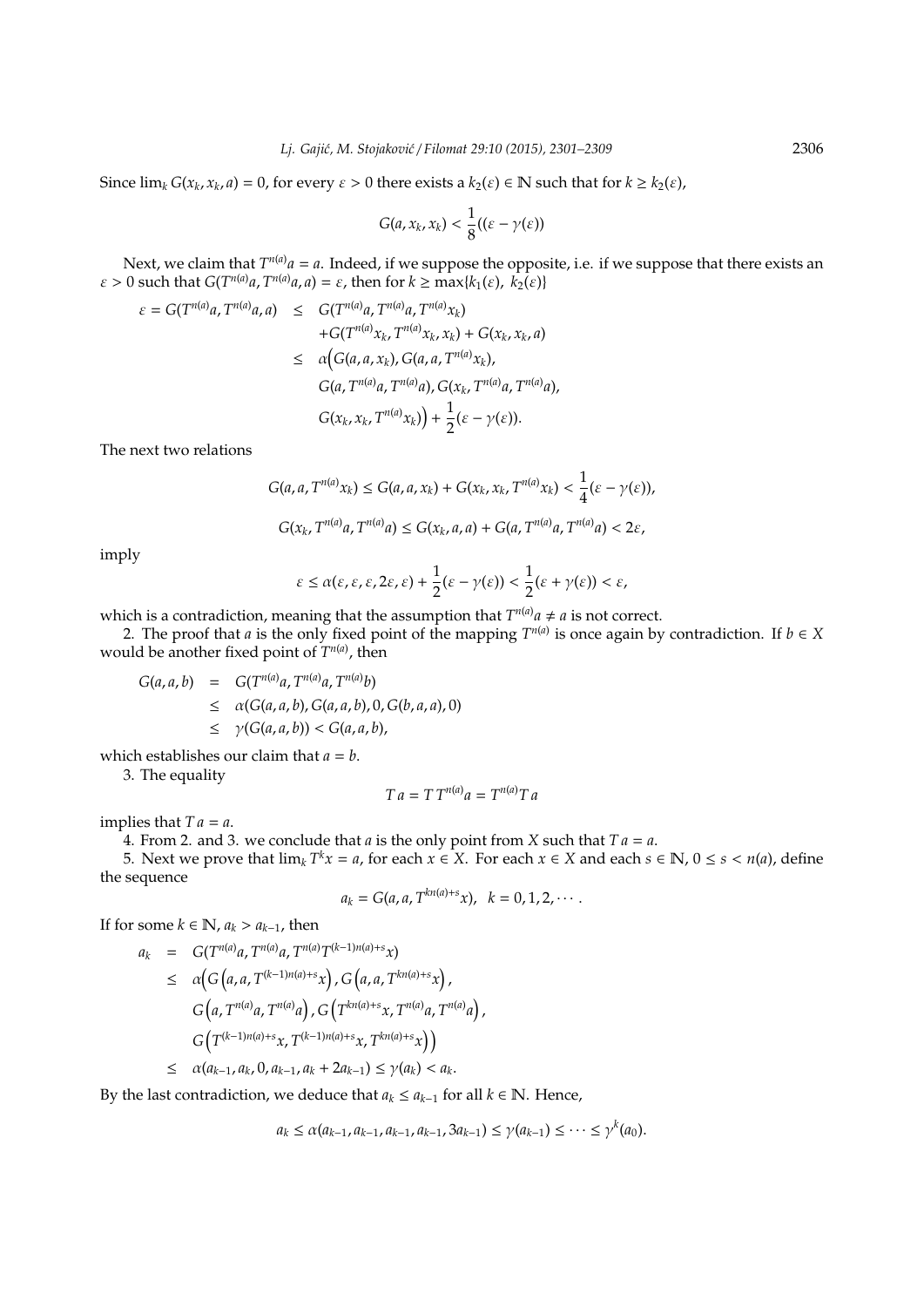Letting  $k \to \infty$  in the last relation,  $\lim_k a_k = \lim_k \gamma^k(a_0) = 0$ , and consequently  $\lim_k T^k x = a$ . 6. Finally, we finish the proof by showing the continuity of  $T^{n(a)}$  at *a*.

We consider a sequence  $\{y_m\}_m \subset X$  converging to *a*. For any  $m \in \mathbb{N}$ 

$$
G(a, a, T^{n(a)}y_m) = G(T^{n(a)}a, T^{n(a)}a, T^{n(a)}y_m)
$$
  
\n
$$
\leq \alpha (G(a, a, y_m), G(a, a, T^{n(a)}y_m),
$$
  
\n
$$
G(a, T^{n(a)}a, T^{n(a)}a), G(y_m, T^{n(a)}a, T^{n(a)}a),
$$
  
\n
$$
G(y_m, y_m, T^{n(a)}y_m))
$$
  
\n
$$
= \alpha (G(a, a, y_m), G(a, a, T^{n(a)}y_m),
$$
  
\n
$$
G(a, a, a), G(y_m, a, a), G(y_m, y_m, T^{n(a)}y_m))
$$
  
\n
$$
\leq \alpha (G(a, a, y_m), G(a, a, T^{n(a)}y_m), 0,
$$
  
\n
$$
G(y_m, a, a), G(y_m, y_m, a) + G(a, a, T^{n(a)}y_m)).
$$

If  $\lim_m G\big(a,a,T^{n(a)}y_m\big)\neq 0$ , then there exists  $\varepsilon>0$  such that for some  $m_1\in\mathbb{N}$ ,  $G\big(a,a,T^{n(a)}y_m\big)>\varepsilon$  for all  $m > m_1$ . On the other hand, since  $\lim_k y_m = a$ , for given  $\varepsilon$  there exist  $m_2 \in \mathbb{N}$  and  $m_3 \in \mathbb{N}$  such that

$$
m > m_2 \Rightarrow G(a, a, y_m) < \varepsilon < G(a, a, T^{n(a)} y_m),
$$

and

$$
m > m_3 \Rightarrow G(y_m, y_m, a) < \varepsilon < G(a, a, T^{n(a)}y_m).
$$

Putting  $m_0 = \max\{m_1, m_2, m_3\}$ , for all  $m > m_0$ , we get

$$
G\left(a,a,T^{n(a)}y_m\right) \leq \alpha\big(G\left(a,a,T^{n(a)}y_m\right),G\left(a,a,T^{n(a)}y_m\right), 0,
$$
  

$$
G\left(a,a,T^{n(a)}y_m\right),2G\left(a,a,T^{n(a)}y_m\right)\big)
$$
  

$$
\leq \gamma\big(G\left(a,a,T^{n(a)}y_m\right)\big) < G\left(a,a,T^{n(a)}y_m\right).
$$

Obviously, the assumption  $\lim_{m} G(a, a, T^{n(a)} y_m) \neq 0$  induces the contradiction in the last relation. Hence, *T n*(*a*) is continuous at *a*.

**Remark 2.6.** *In a symmetric G-metric space, one can put* γ(*t*) = α(*t*, *t*, *t*, 2*t*, 2*t*) *(as it is done in Matkovski paper [10]), but Jleli-Samet technique can not be applied.*

In [7] it was shown that if (X,G) is a G-metric space, putting  $\delta(x, y) = G(x, y, y)$ , (X,  $\delta$ ) is a quasi metric space (δ is not symmetric). Simple replacement *G* with δ in (2.1), defines the weak contraction *T* in (*X*, δ)

$$
\delta(T^{n(x)}x, T^{n(x)}y) \le \alpha(\delta(x, y), \delta(x, T^{n(x)}y), \delta(T^{n(x)}x, x),
$$

$$
\delta(T^{n(x)}x, y), \delta(y, T^{n(x)}y)).
$$

The following result is an immediate consequence of above definitions and relations.

**Theorem 2.7.** *If*  $(X, \delta)$  *is a complete quasi-metric space such that*  $\delta(x, y) \le 2\delta(y, x)$  *for all*  $x, y \in X$  *and*  $T : X \to X$  *is a weak contraction in X, then T has a unique fixed point a* ∈ *X, for every x* ∈ *X,* lim*<sup>k</sup> T <sup>k</sup>x* = *a and T<sup>n</sup>*(*a*) *is continuous at a.*

*Proof.* It is obvious that  $(X, \delta)$  has the same topological structure as any G-metric space  $(X, G)$  where G satisfies equality  $\delta(x, y) = G(x, y, y)$ . Now, repeating the proof of Theorem 2.5, we conclude that the assertion of theorem is true.  $\square$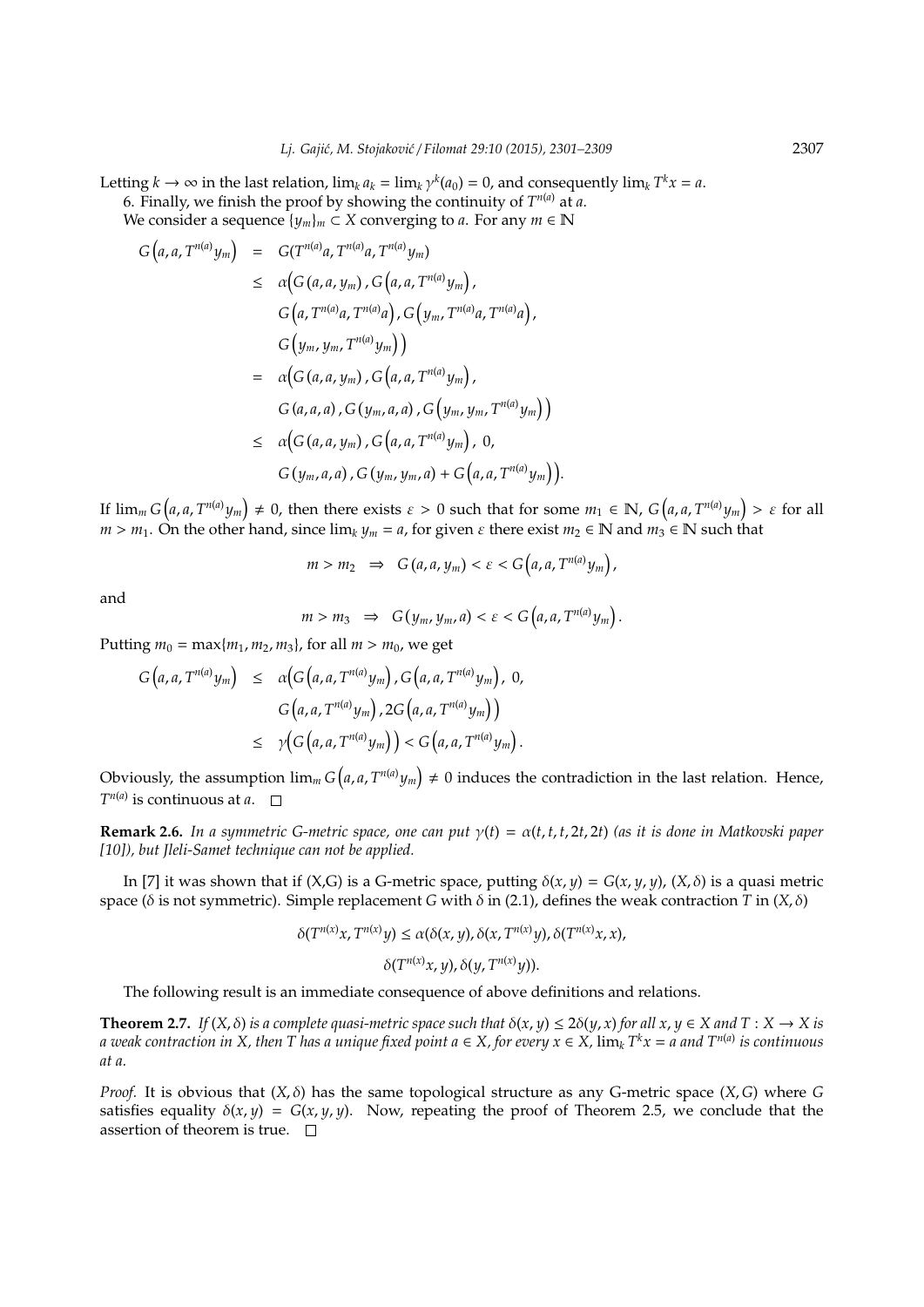The next few corollaries are also a consequence of Theorem 2.5.

**Corollary 2.8.** [5] Let  $(X, G)$  be a complete G-metric space,  $T : X \to X$ ,  $\gamma \in \Gamma$  and for each  $x \in X$  there exists a *positive integer*  $n = n(x)$  *such that* 

$$
G\left(T^{n(x)}x, T^{n(x)}x, T^{n(x)}y\right) \le \gamma\left(G(x, x, y)\right),\tag{2.2}
$$

*for all y*  $\in$  *X*. Then T has a unique fixed point  $a \in X$ . Moreover, for each  $x \in X$ ,  $\lim_{k} T^k x = a$  and  $T^{n(a)}$  is continuous *at a.*

**Corollary 2.9.** [3] Let  $(X, G)$  be a complete G-metric space,  $T : X \to X$  and for each  $x \in X$  there exists a positive *integer*  $n = n(x)$  *such that* 

$$
G(T^{n(x)}x, T^{n(x)}x, T^{n(x)}y) \le q G(x, x, y)
$$

*for all*  $y \in X$  and some  $q \in (0, 1)$ . Then T has a unique fixed point  $a \in X$ . Moreover, for each  $x \in X$ ,  $\lim_{k} T^k x = a$  and *T n*(*a*) *is continuous at a.*

*Proof.* Function  $\gamma(t) = q t$ ,  $t \in [0, \infty)$ , belongs to Γ, so corollary is a consequence of Theorem 2.5.  $\Box$ 

**Remark 2.10.** *Taking*  $\gamma(t) = q \cdot t$ ,  $0 < q < 1$ , we obtain the fixed point result from [2] or [3], so Theorem 2.5. is also *a generalization of Guseman fixed point result from [6].*

**Corollary 2.11.** *Let*  $(X, G)$  *be a complete G-metric space,*  $T : X \rightarrow X$ *, and for each*  $x \in X$  *there exists a positive integer*  $n = n(x)$  *such that* 

$$
G\left(T^{n(x)}x, T^{n(x)}x, T^{n(x)}y\right) \le \frac{G(x, x, y)}{1 + G(x, x, y)},
$$

*for all y*  $\in$  *X*. Then T has a unique fixed point  $a \in X$ . Moreover, for each  $x \in X$ ,  $\lim_{k} T^k x = a$  and  $T^{n(a)}$  is continuous *at a.*

*Proof.* Since the function  $\gamma = \frac{t}{1+t}$ ,  $t \in [0, \infty)$ , belongs to the family Γ, we can apply Theorem 2.5.

If  $n(x) = 1$  ( $n(x) = m \in \mathbb{N}$ ), for each  $x \in X$ , we are going to prove that condition 3° can be omitted so, in that case we will have an improvement and another proof of Theorem 3.1 (Corollary 3.2) from [16].

**Proposition 2.12.** *Let*  $(X, G)$  *be a complete G-metric space,*  $\gamma : [0, \infty) \to [0, \infty)$  *be a nondecreasing function with*  $\lim_{k \to \infty} \gamma^k(t) = 0$  *for*  $t > 0$ *. If*  $T : X \to X$  *satisfies* 

$$
G(Tx, Tx, Ty) \le \gamma(G(x, x, y)),\tag{2.3}
$$

*for all x, y*  $\in$  *X, then T has a unique fixed point a*  $\in$  *X. Moreover, for each x*  $\in$  *X,*  $\lim_{k} T^k x = a$  and  $T^{n(a)}$  is continuous *at a.*

*Proof.* We prove, by induction, that for any  $x_0 = x$ ,  $x \in X$ , the orbit  $\{T^k x_0\}_k$  is bounded. By the properties of the function  $\gamma$ ,  $\lim_{k} \gamma^{k}(G(x_0, x_0, x_1)) = 0$  and  $\gamma(t) < t$ ,  $t > 0$ , we get that there exists  $k_0 \in \mathbb{N}$  such that for all  $k \geq k_0$ 

$$
\gamma^{k}(G(x_0,x_0,x_1)) < 1 - \gamma(1).
$$

Hence

$$
G(Tx_k, Tx_k, Tx_{k+1}) < 1 - \gamma(1), \quad k \ge k_0. \tag{2.4}
$$

For  $j > k_0$ ,  $j \in \mathbb{N}$ , we claim that

$$
G(x_{k_0}, x_{k_0}, x_j) \le 1. \tag{2.5}
$$